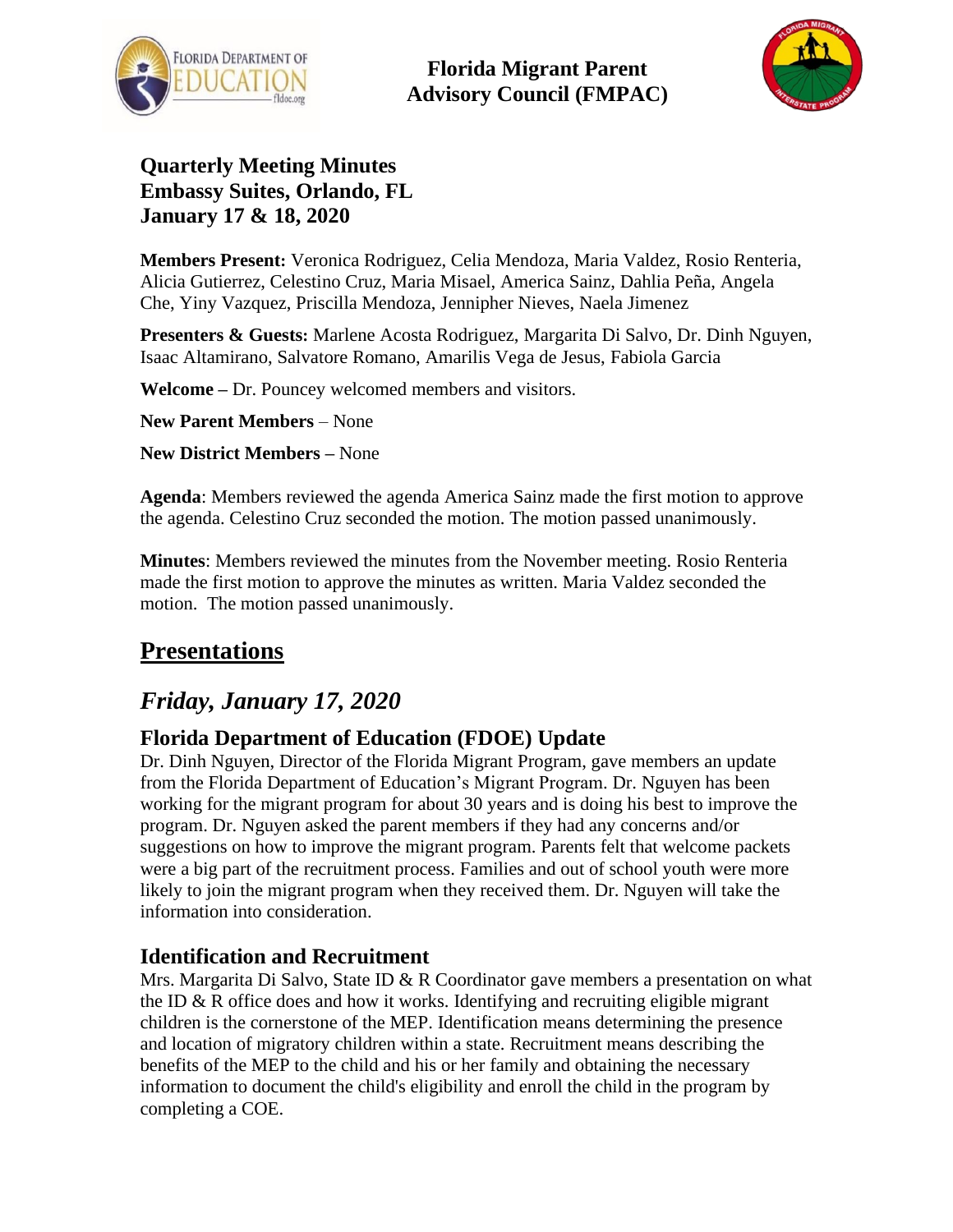



## *Saturday, January 18, 2020*

### **MALDEF: The Parent Teacher Partnership**

Mr. Salvatore Romano, English Language Learner teacher from Orange County gave members a workshop on how to have an effective relationship as a parent with the teacher and student. Mr. Romano went over how a parent should prepare when attending a parent teacher meeting. He suggested parents to attend the open house at the schools, to become friends with the teacher and have good communication with the student and school personnel.

#### **Family Network on Disability**

Mrs. Amarilis Vega de Jesus, Hispanic Outreach Coordinator, gave members a presentation on the Individual Education Plan (IEP). The IEP is a document that presents the action plan that will be used to ensure that your child is provided with a quality education. IDEA requires that the IEP include: A statement of special education and related services and supplementary aids and services that must be provided to the child and a statement of program modifications or supports for school personnel.

#### **Reading:** *Read with Me*

Dr. Maria Pouncey, FMPAC Coordinator, gave members a training on the importance of reading to your students at a young age. Dr. Pouncey gave members statistics of how students whose parents talk to them at a young age pick up more vocabulary than those students whose parents do not talk to them. She also gave members ideas on how talk to their students constantly. For example, while in the car, use this time to point out signs, shapes, letters and colors.

**Next Meeting**- Tentative dates for third meeting are April 3 & 4, 2020 and April 17 & 18, 2020. Fabiola will follow up with confirmation of the date and location once it is determined.

**Closing**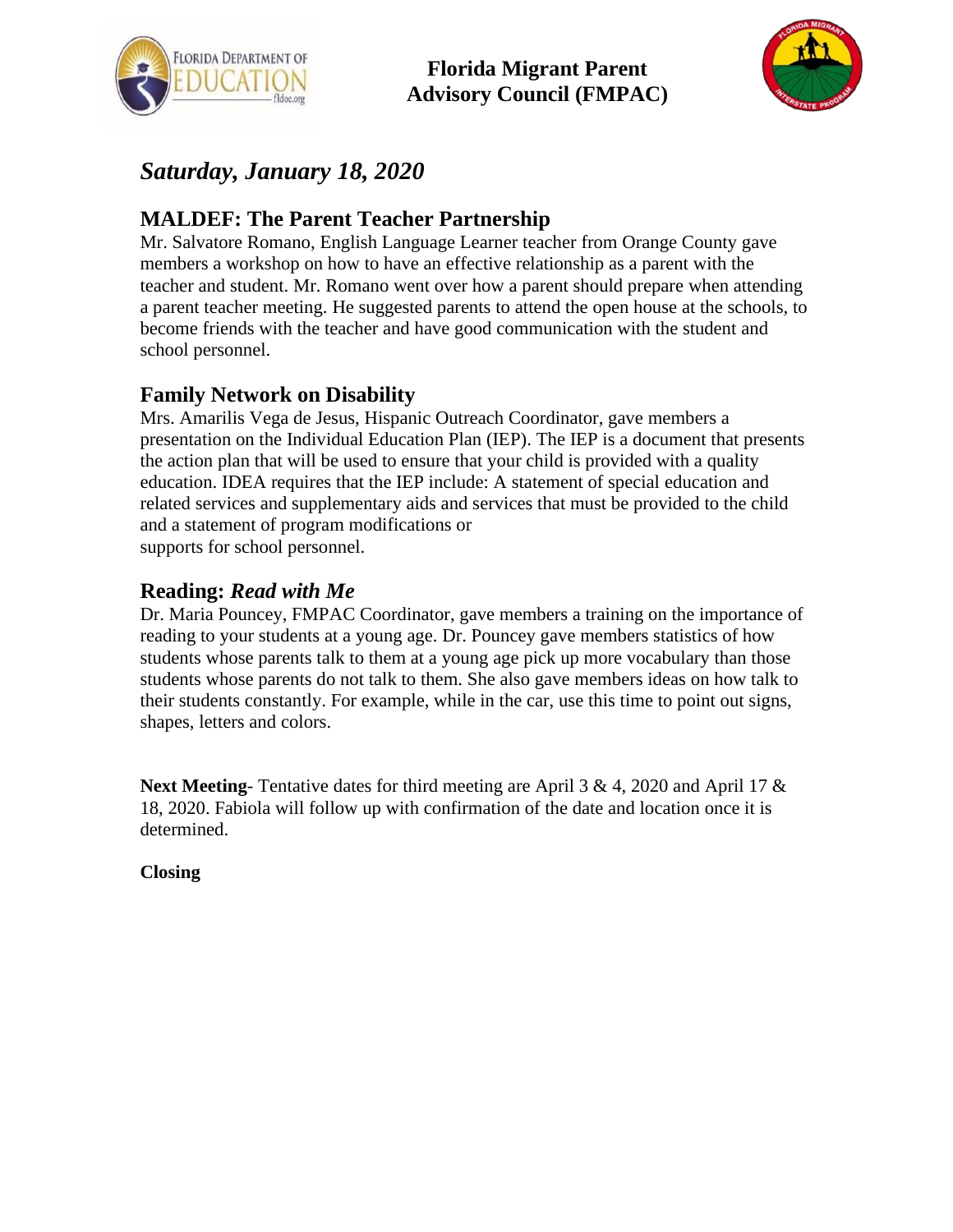

**Florida Migrant Parent Advisory Council (FMPAC)**



### **Las Minutas de la Reunión Trimestral Embassy Suites, Orlando, FL 17 & 18 de enero del 2020**

**Miembros Presentes:** Verónica Rodriguez, Celia Mendoza, Maira Valdez, Rosio Rentería, Alicia Gutiérrez, Celestino Cruz, Maria Misael, América Sainz, Angela Che, Dahlia Pena, Yiny Vazquez, Priscilla Mendoza, Jennipher Nieves, Naela Jiménez

**Presentadores e Invitados:** Marlene Acosta Rodriguez, Dr. Dinh Nguyen, Margarita Di Salvo, Salvatore Romano, Amarilis Vega de Jesús, Isaac Altamirano, Fabiola Garcia,

**Bienvenida-** La Dra. Maria Pouncey dio la bienvenida a miembros y visitantes.

**Nuevos Padres Miembros** – N/A.

**Nuevos Miembros del Distrito –** N/A

**Agenda –** Los miembros revisaron la agenda América Sainz hizo la primera moción para aprobar la agenda. Celestino Cruz hizo la segunda moción. La moción fue aprobada por unanimidad.

Minutas – Los miembros revisaron las minutas de la reunión de noviembre. Rosio Rentería hizo la primera moción para aprobar las minutas tal como están escritas. Maria Valdez hizo la segunda moción. La moción fue aprobada por unanimidad.

# **Presentaciones**

## *Viernes 17 de enero del 2020*

#### **Actualización del Departamento de Educación de Florida (FDOE)**

El Dr. Dinh Nguyen, director del programa de educación migrante dio a los miembros una actualización del programa. El Dr. Nguyen ha trabajado con el programa migrante por 30 años y está haciendo todo lo posible por mejorarlo. El Dr. Nguyen preguntó a los padres miembros si tenían alguna inquietud y/o sugerencia sobre cómo mejorar el programa. Los padres opinaron que los paquetes de bienvenida eran una gran parte del proceso de reclutamiento en el pasado. Era más probable que familias y los jóvenes fuera de la escuela se registraran para el programa cuando los recibían. El Dr. Nguyen tomara en cuenta la información y sugerencias.

#### **Identificación y Reclutamiento**

La Sra. Margarita Di Salvo, Coordinadora estatal de Identificación y Reclutamiento (ID & R) dio una presentación a los miembros sobre lo que hace la oficina de ID & R y cómo funciona. Identificar y reclutar niños migrantes elegibles es la piedra angular del MEP. La identificación significa determinar la presencia y ubicación de los niños migrantes dentro de un estado. Reclutamiento significa describir los beneficios del MEP para el niño y su familia y obtener la información necesaria para documentar la elegibilidad del niño e inscribirlo en el programa completando un COE.